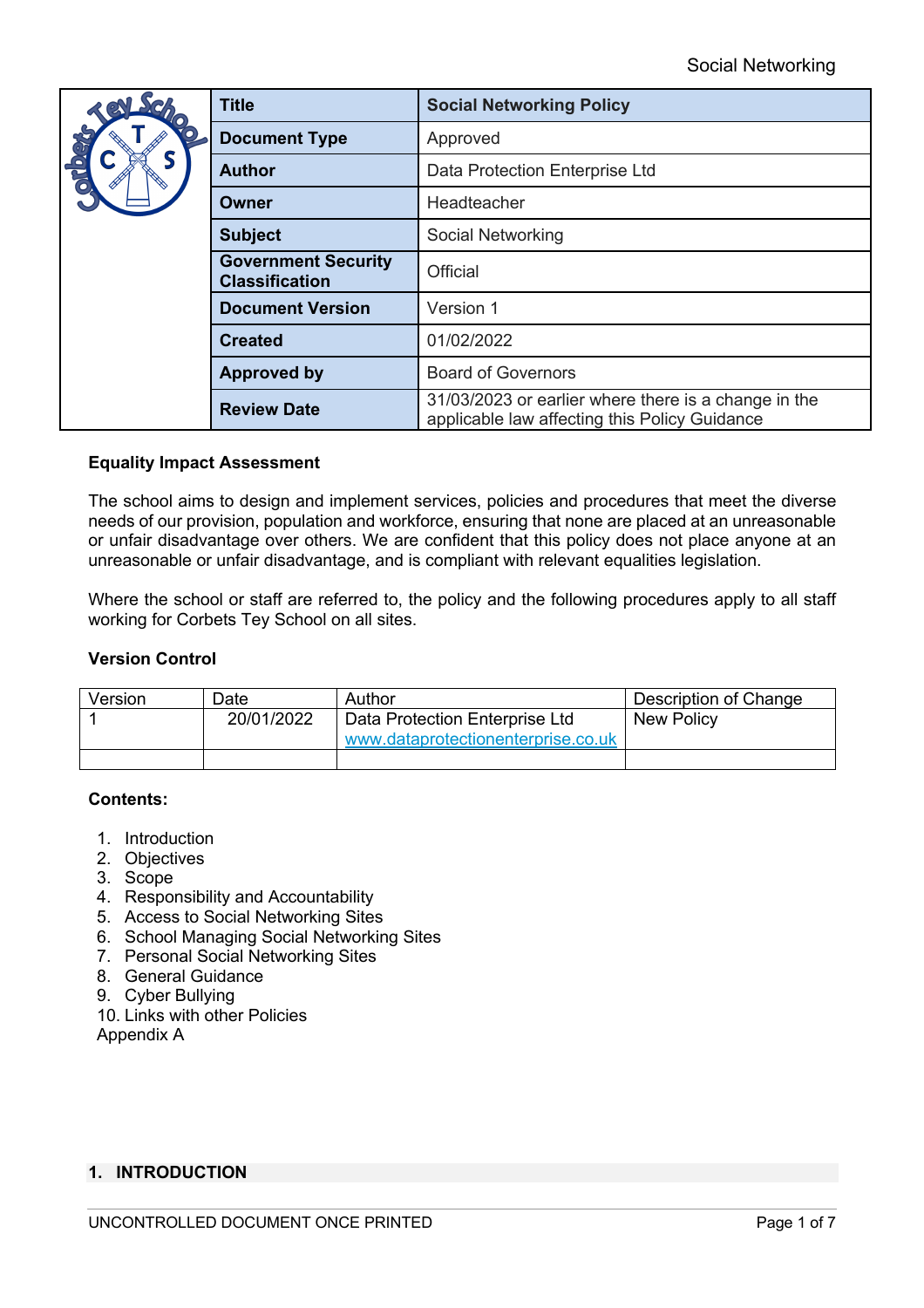Social networking sites such as Facebook and Twitter are now widely used. This type of media allows people to communicate in ways that were not previously possible that can positively enhance means of communication. The School is aware and acknowledges that increasing numbers of adults and young persons are using social networking sites. The widespread availability and use of social networking applications bring opportunities to understand, engage and communicate with audiences in new ways. It is important that we are able to use these technologies and services effectively and flexibly. However, it is also important to ensure that we balance this with our reputation.

This policy and associated guidance are to protect staff and advise school leadership on how to deal with potential inappropriate use of social networking sites. For example, our use of social networking application has implications for our duty to safeguard students, young people and vulnerable adults.

Social networking applications include but are not limited to:

- Blogs i.e. blogger;
- Online discussion forums, for example Facebook, Snapchat, Instagram
- Media sharing services for example YouTube:
- 'Micro-blogging' application for example Twitter;
- 'DM's' (direct messages) within applications such as Instagram or Facebook

## **2. OBJECTIVES**

The purpose of this policy is to ensure:-

- That the School is not exposed to legal and governance risks;
- That the reputation of the School is not adversely affected;
- That our users are able to clearly distinguish where information has been provided via social networking applications, that it is legitimately representative of the School;
- Protocols to be applied where employees are contributing in an official capacity to social networking applications provided by external organisations;
- Safeguarding of students, staff and anyone associated with the School from the negative effects of social networking sites;
- What the school considers to be appropriate and inappropriate use of social networking by staff;
- the reputation of the School, other schools, other organisations and employers from unwarranted abuse through social networking; and
- Set out the procedures that will be followed where it is considered that staff have inappropriately or unlawfully used social networking.

### **3. SCOPE**

This policy covers the use of social networking applications by all school stakeholders, including employees, governors and students. These groups are referred to as 'school representatives' for brevity.

The requirements of this policy apply to all uses of social networking applications which are used for any school related purpose and regardless of whether the school representatives are contributing in a personal capacity or an official capacity to social networking applications.

# **4. RESPONSIBILITY AND ACCOUNTABILITY**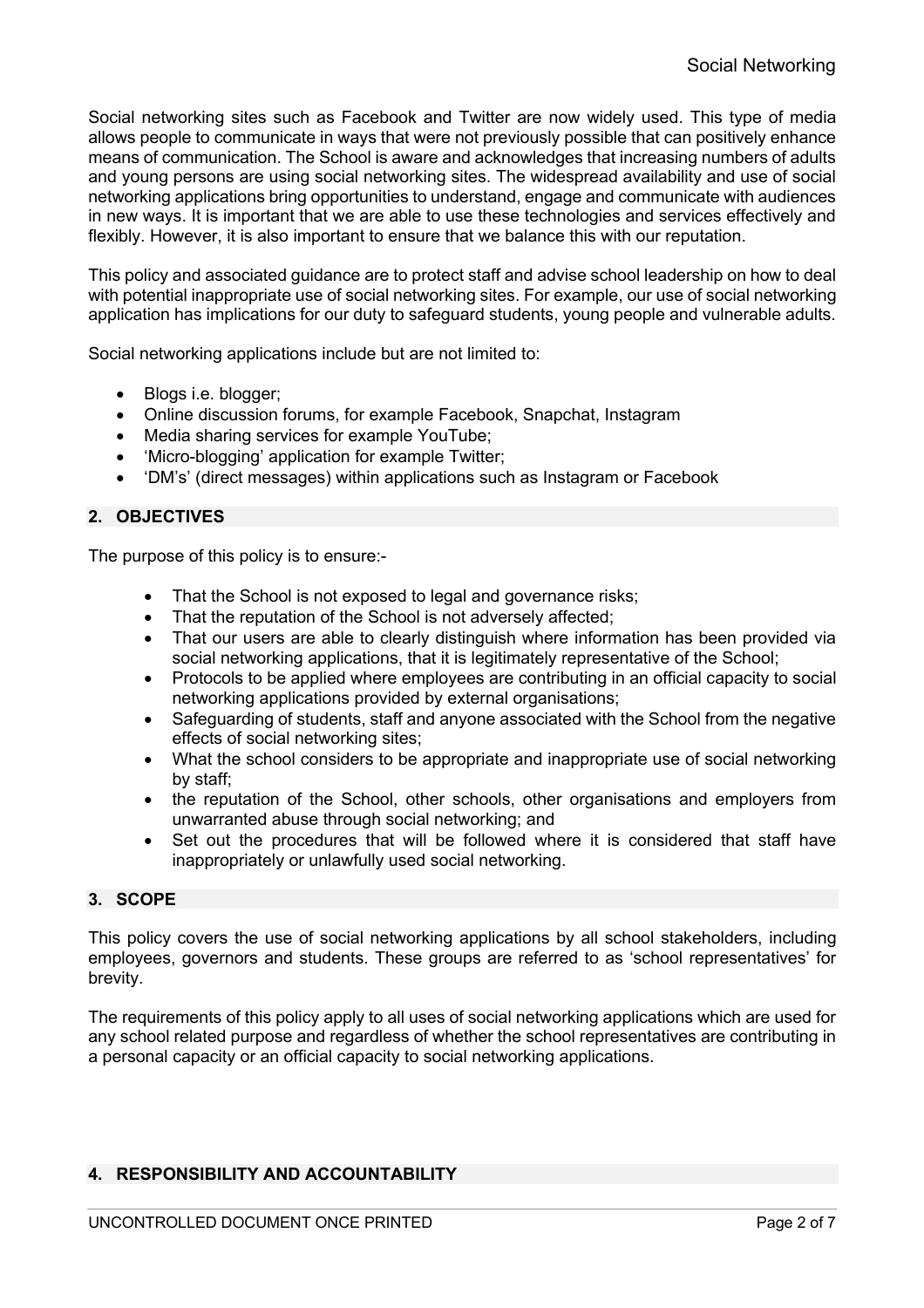Headteachers:

- Should ensure that all existing and new staff are trained and become familiar with this policy and its relationship to the School's standards, policies and guidance on the use of ICT and online safety;
- Should provide opportunities to discuss appropriate social networking use by staff on a regular basis and ensure that any queries raised are resolved swiftly;
- Must ensure that any allegations raised in respect of access to social networking sites are investigated promptly and appropriately, in accordance with the School's disciplinary procedure, code of conducts and internet safety guidelines; and
- Should ensure there is a system in place for regular monitoring

### School Staff

- Should ensure that they are familiar with the contents of this policy and its relationship to the School's standards, policies and guidance on the use of ICT and online safety;
- Should raise any queries or areas of concern they have relating to the use of social networking sites and interpretation of this policy – with their line manager in the first instances; and
- Must comply with this policy where specific activities or conduct is prohibited.

#### School Governors

- Will review this policy and its applications when a review is required (or more frequently as maybe necessary); and
- Should ensure that their own behaviour is in line with that expected

### **5. ACCESS TO SOCIAL NETWORKING SITES**

There is an official YouTube channel and a school Twitter account maintained by the School Enterprise and Technology Lead. This might include internal forums for staff and outward facing forums for school activities/clubs etc.

Restricted access for 'official' work purposes is permitted for the above-named applications, where explicit permission has been given by the Headteacher.

The use of social networking applications in work time for personal use is not permitted.

### **6. SCHOOL MANAGING SOCIAL NETWORKING SITES ('OFFICAL USE')**

It is important to ensure that employees, members of the public and other users of online services know when a social networking application is being used for official School purposes.

To assist with this, all employees must adhere to the following requirements:

- All proposals for using social networking applications as part of a school service (whether they are hosted by the School or by a third party) must be approved by the Headteacher first.
- Only use an official (i.e. not personal) email address or account name which will be used for official purposes. Staff must not use "personal" accounts to comment on "official" school business.
- The School's logo and other branding elements should be used where appropriate to indicate the school's support. The School's logo should not be used on social networking applications which are unrelated to or are not representative of the School's official position.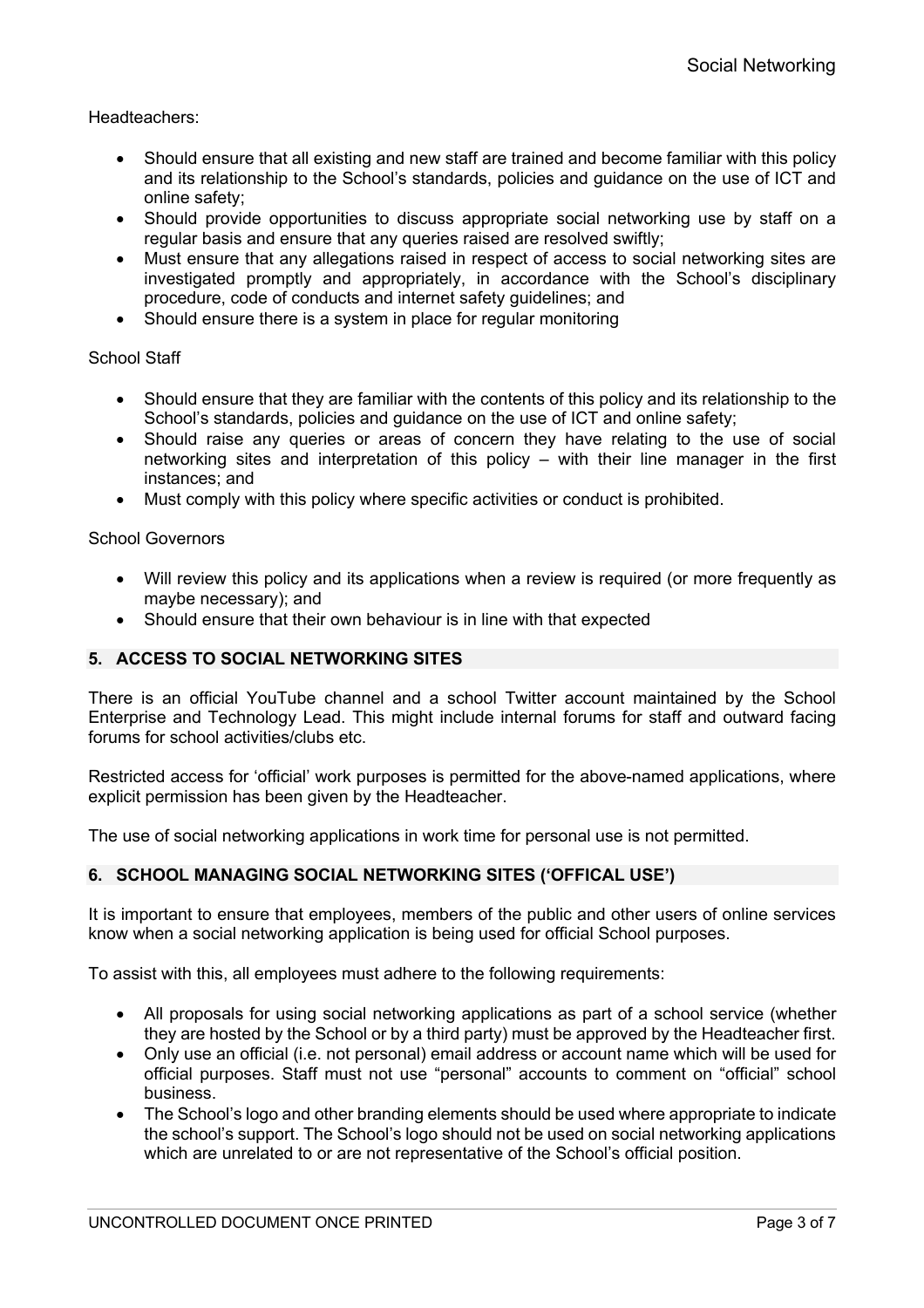- Employees should identify themselves as their official position held within the School on social networking applications' e.g. through providing additional information on user profiles.
- Employees should ensure that any contributions on any social networking application they make are strictly professional, remain confidential, uphold the ethos and reputation of the School and do not give rise to bringing the school into disrepute.
- Staff should not spend an unreasonable or disproportionate amount of time during the working day developing and maintaining or using sites.
- Employees must not promote or comment on personal, political, religious or other matters.
- Pictures of young person's taken should follow the guidance set out within the schools Acceptable Use Policy.
- Employees should be aware that sites will be monitored.
- The Enterprise and Technology Lead will approve "friendship"/" follow" requests from parents within School-authorised Twitter and YouTube account/s, but not students.
- Staff must follow statutory and school safeguarding procedures at all times when using social media and must report all situations where any young person is at potential risk by using relevant statutory and school procedures
- Staff must not use school social media for any personal discussions or for any individual personal matters even if initiated by other members of the school community. Users must be directed to more appropriate communication channels.
- Staff must ensure that all social media use when working with students is sanctioned by the school; only uses explicitly agreed social media; and follows agreed policies and procedures

## **7. PERSONAL SOCIAL NETWORKING SITES**

All employees of the School should bear in mind that information they share through social networking applications, even if they are on private spaces, are still subject to copyright, Data Protection and Freedom of Information legislation and the Safeguarding Vulnerable Groups Act 2006.

Any communications of content published on a social networking site which is open to the public view, may be seen by members of the school community. Employees hold positions of responsibility and are viewed as such in the public domain. Inappropriate usage of social networking sites by employees can have a major impact on the employment relationship. Any posting that causes damage to the school, any of its employees or any third party's reputation may amount to an investigation under the School Disciplinary Procedures, which could result in gross misconduct and potentially, dismissal.

When contributing to personal posts, staff should be mindful of the audience, not disclose sensitive or confidential information about the School and not risk bringing the School into disrepute.

Employees should not use personal sites for any professional activity. The School reserves the right to require the closure of any applications or removal of content published by employees which may adversely affect the reputation of the school or put it at risk of legal action.

Anyone who becomes aware of inappropriate postings on social networking sites, must report it to their line manager as soon as possible. The line manager will then follow the disciplinary procedure. If an employee fails to disclose an incident or type of conduct relating to social networking sites, knowing that it is inappropriate and falls within the remit of this policy, then that employee may be subject to disciplinary procedure.

### **i. Posting inappropriate images**

Incident images of any employee that can be accessed by students, parents or members of the public are unacceptable and can lead to young person protection issues as well as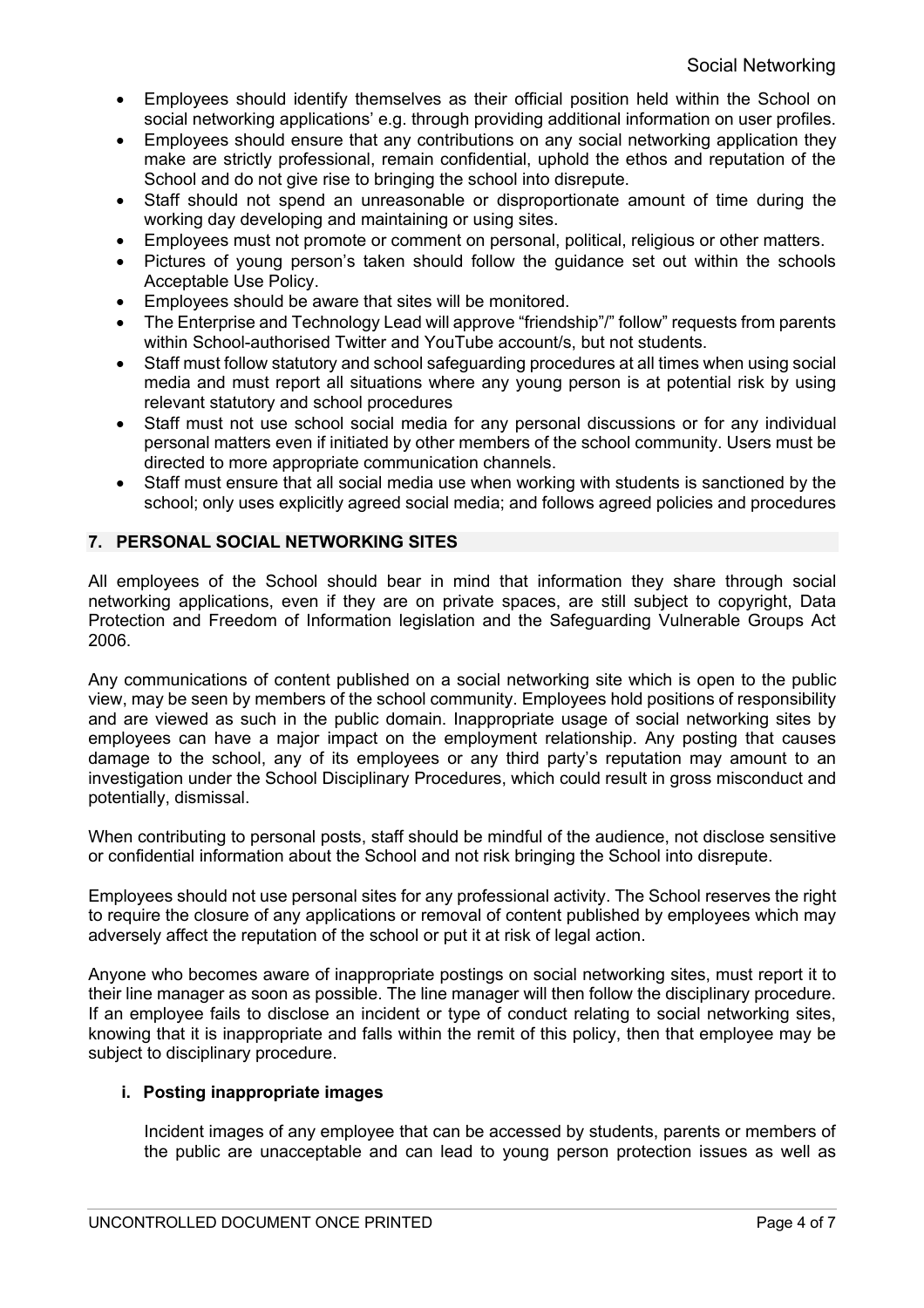bringing the School into disrepute. Staff must not post pictures of school students within personal sites.

### **ii. Posting inappropriate comments**

It is unacceptable for any employee to discuss students, parents, work colleagues or any other member of the school community on any type of social networking site. Reports about oneself may also impact on the employment relationship for example, if an employee is off sick but makes comments on a site to the contrary.

Where applications allow the posting of messages online, users must be mindful that the right to freedom of expression attaches only to lawful conduct. The School expects that users of social networking applications will always exercise the right of freedom of expression with due consideration of the rights of others and strictly in accordance with other related school policies.

### **iii. Social interaction with students (past and present)**

Employees should not interact with or engage in conversation whatsoever with any young person under the age of 18 that they come into contact within their professional capacity on any personal social networking site. This may include for example, students and their siblings or students on placement or work experience, past or present. Offers of assistance to a student with their studies via any social networking site are inappropriate and also leaves the employee vulnerable to allegations being made. Should an employee become aware of an underage person using social networking sites, (Facebook and WhatsApp for example, have this set at 13 years), they should report this to the Headteacher.

### **iv. Making friends**

Employees should be cautious when accepting new people as friends on a social networking site where they are not entirely sure who they are communicating with. We recommend that school staff ensure that personal social networking sites are set at "private". We also strongly advise that school staff are mindful of the potential audience when posting comments and sharing information/posts.

Whilst we acknowledge that it might not be always possible to do so in a context where staff live local to a school community, we recommend not listing parents as approved contacts.

Being mindful of this guidance will reduce the risk of employees being vulnerable to allegations being made.

### **v. We advise that personal social networking application should not:**

- Be used to publish any content which may result in actions for breach of contract, defamation, discriminations, breaches of copyright, data protection, breach of confidentiality, intellectual property rights or other claims for damages. This includes but is not limited to material of an illegal, sexual or offensive nature including any radicalised, terrorist or extremist political or religious viewpoint that may bring the School into disrepute. Some examples are given in Appendix A;
- Be used for party political purposes of specific campaigning purposes as the School is not permitted to publish any material which 'in whole or part appears to affect public support for a political party' (LGA 1986);
- Be used for the promotion of personal financial interests, commercial ventures or personal campaigns;
- Be used in an abusive or hateful manner:
- Be used for actions that would put other employees in breach of the Code of Conduct Policy;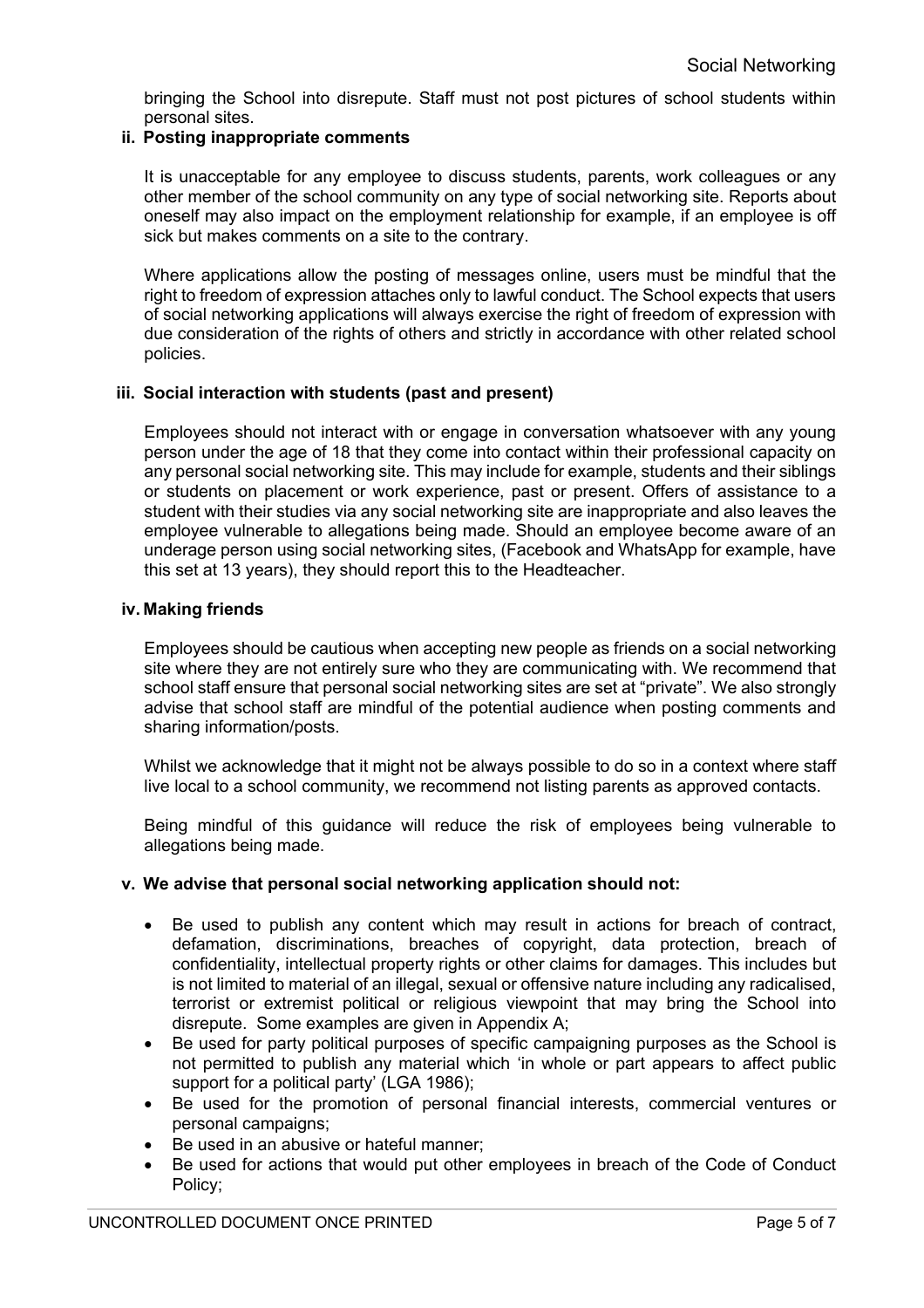- Be in breach of the school's disciplinary and equal opportunities policies;
- Be used to discuss or advise any matters relating to school matters, staff, students or parents

#### **vi. Additional responsibilities governing the personal use of social networking applications**

- Employees should not identify themselves as a representative of the school
- References should not be made to any staff member, student, parent or school activity/event.
- Staff should be aware that if their out-of-work activity causes potential embarrassment for the School or detrimentally effects the School's reputation then the School is entitled to take disciplinary action.
- It is illegal for an adult to network online, giving their age and status as a young person.
- Anyone with evidence of students or adults using social networking sites in the working day, should contact the named Child Protection Lead in school.

Where individuals from partner organisations are involved and are acting on behalf of the School they will also be expected to comply with the relevant policies.

#### **8. GENERAL GUIDANCE/PROTECTION FOR STUDENTS/VISITORS/OLDER STUDENTS ON USING SOCIAL NETWORKING SITES**

- No student under 13 should be accessing social networking sites. There is a mechanism on Facebook where students can be reported via the Help screen.
- No student may access social networking sites at School at any time of day.
- No student should attempt to join a staff member's areas on networking sites. If students attempt to do this, the member of staff is to information the Headteacher. Parents will be informed if this happens.
- Please report any improper contact or cyber bullying in confidence as soon as it happens/ we have zero tolerance to cyber bullying

## **9. CYBER BULLYING**

- The signs and effects of Cyber Bullying will be taught during ICT and PSHE lessons and within assemblies, including how to whistle blow this to an adult. By adopting the recommended 'no use of social networking sites' on school premises, the School protects themselves from accusations of complicity in any cyber bullying through the provision of access.
- Parents should be aware of the Schools policy of access to social networking sites.
- Where disclosure of bullying is made, schools now have the duty to investigate and protect, even where the bullying originates outside the School.

### **10. LINKS WITH OTHER POLICIES**

This Social Networking Policy is linked to the School:

- Data Protection Policy
- Freedom of Information Policy
- Security Incident and Data Breach Policy
- Acceptable Use Policy
- Safeguarding Policy